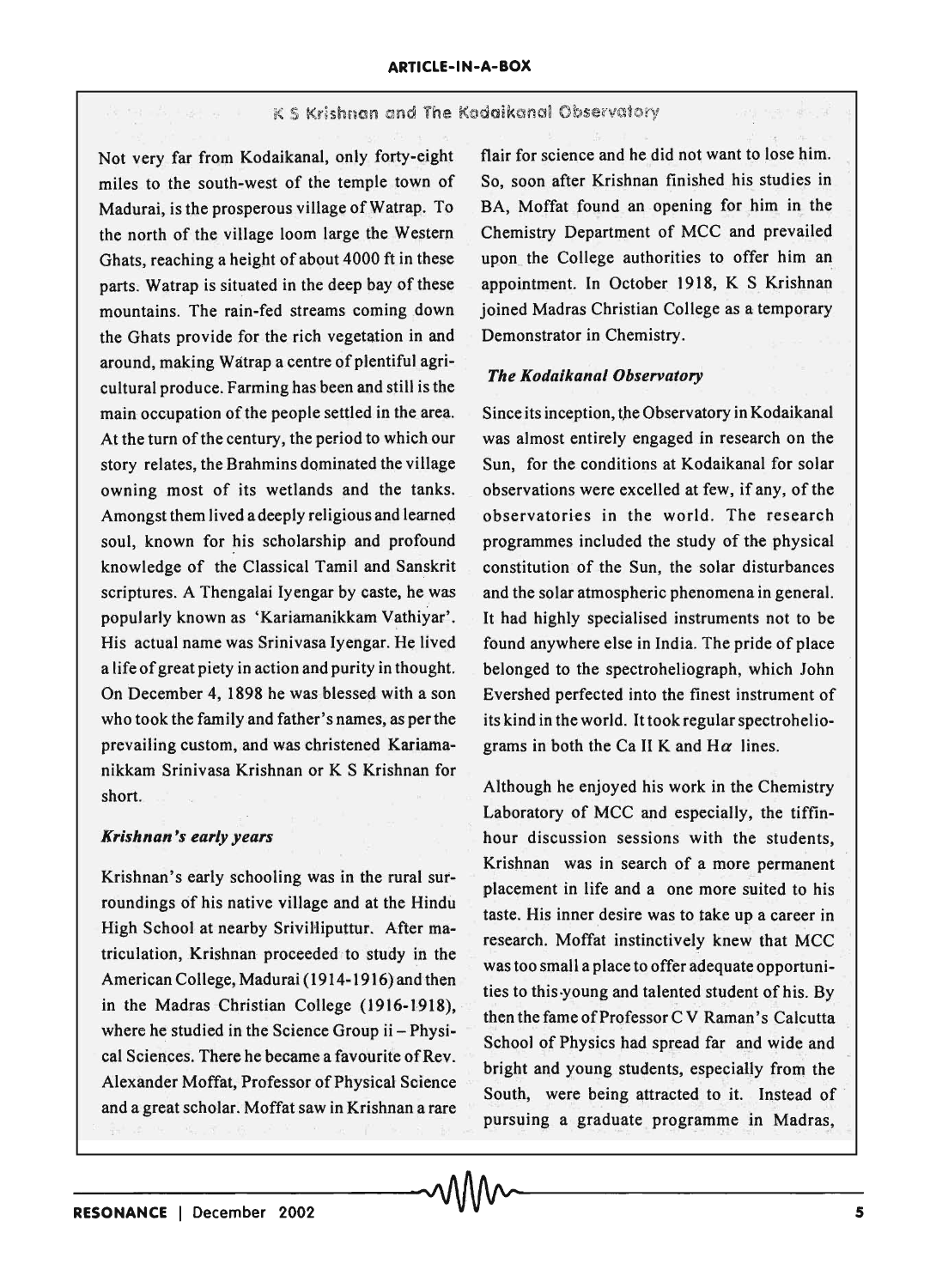Krishnan decided to try for a seat in the MSc physics programme of the University of Calcutta where Raman lectured regularly. He sent an application for the next academic session to begin inJuly 1920. He had not yet fully decided whether to really take the plunge and leave the familiar South to travel far from home to an entirely new environment. Just then Moffat learnt that The Solar Physics Observatory in Kodaikanal was in urgent need of a suitable person to fill in a vacancy in the Second Assistant's post. He urged Krishnan to apply for it and he strongly recommended him to the Director, John Evershed. This was in February 1920.

The position of the Second Assistant had fallen vacant when G Nagaraja Ayyar succumbed to a severe attack of influenza in October 1918. During that year a peculiar form ofinfluenza had made its appearance practically all over the globe and in India alone a record number of five million deaths were reported, directly or indirectly caused by the killer disease. The Kodaikanal Observa- . tory did not escape the ravages of the epidemic for in the death of Mr Nagaraja Ayyar, it lost an excellent worker. In his year-end report the Director wrote:

Mr Nagaraja Ayyar was a good observer and was very skillful in the handling of instruments. He early succeeded in photographing an excellent series of spectra of large sunspots and was the author of a paper on the weakened lines in spot , spectra published in *The Astrophysical Journal*  in 1907, Vol. XXVI, p.143 .

The vacancy created by this premature loss of a scientist was not immediately filled. Evershed's attempts to recruit somebody locally came to nought. In February 1919 he received a letter from Gilbert T Walker, the Director-General of Observatories (DGO), suggesting that the post be kept vacant. More than a year went by and no action was taken. Meanwhile, the work of the observatory was getting hurt, for in those days only a handful of Scientific Assistants along with the Director and the Assistant Director handled all the WOrk. John Evershed was not happy with the situation and when Walker visited Kodaikanal in the winter of 1919-20, he impressed upon him the urgent need for a qualified man in the Second Assistant's position. Fortunately, Walker agreed and suggested both he and Evershed should try their bestto find asuitable person. Thus, Evershed spread the word in the portals of MCC and Walker, on his way to Calcutta from Kodaikanal, did the same in Presidency College.

Krishnan's application was received in Kodaikanal on February 17, 1920 to which Evershed responded immediately. In his letter dated February 20, he wrote:

## Dear Sir,

With reference to your application for the post of 2nd assistant at the Kodaikanal Observatory, the terms of appointment are as follows:-

(1) The pay of the post is Rs 125 - 10 -175 with rent free quarters.

(2) You will serve on probation for 1 year and if approved will be confirmed in the appointment.

The nature of the work is solar observations including spectroscopic work, spectrum measurements and reductions and the taking of spectra for measurement. You will also assist in the routine work including preparation of bulletins for the press and in any research work that may be undertaken. There is a large amount of measuring work which requires considerable training before the required degree of accuracy is attained.